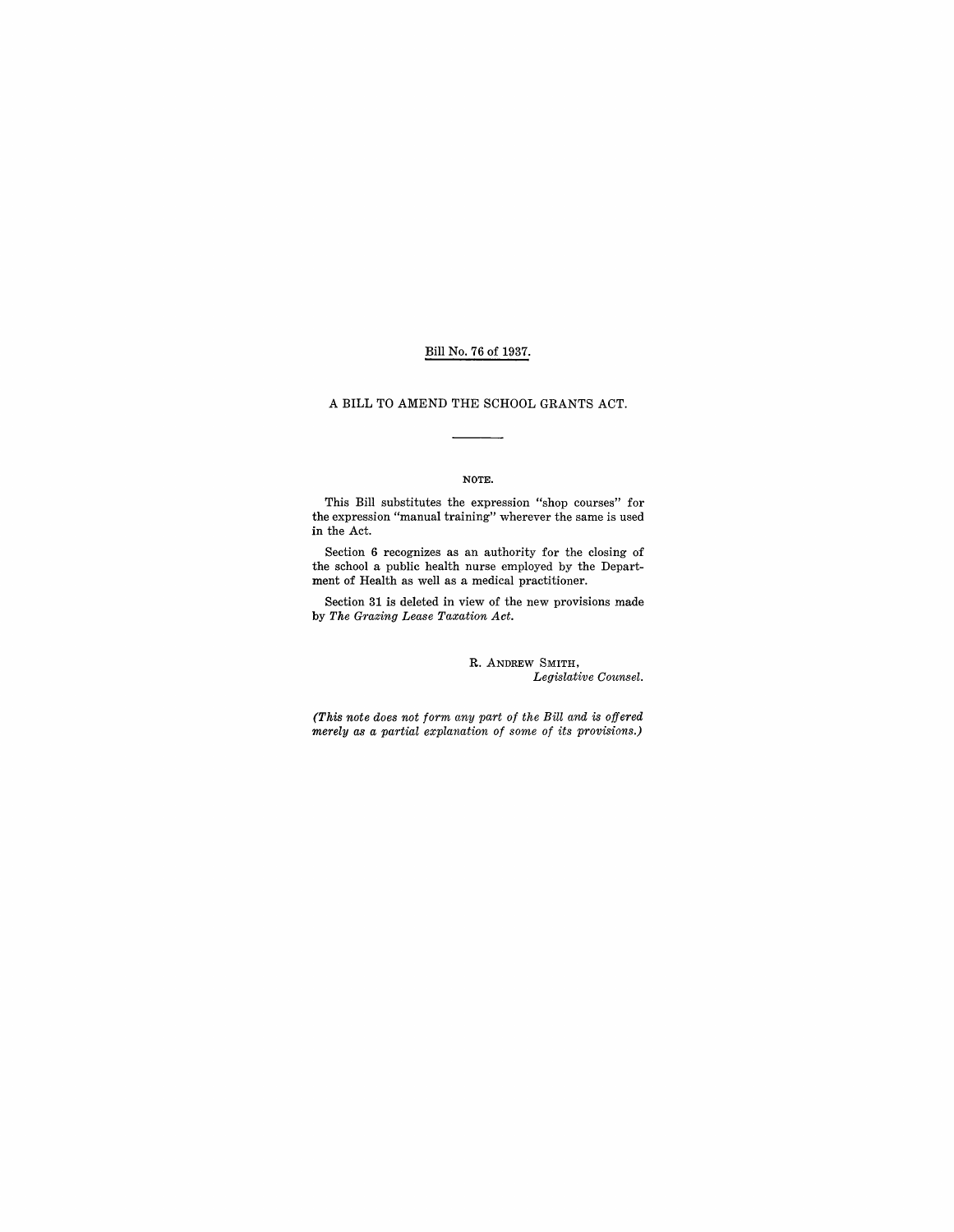# **BILL**

## No. 76 of 1937.

#### An Act to amend The School Grants Act.

#### *(Assented to* , 1937.)

HIS MAJESTY, by and with the advice and consent of the Legislative Assembly of the Province of Alberta, enacts as follows:

**1..** This Act may be cited as *"The School Grants Act Amendment Act, 1937."* 

*2. The School Grants Act,* being chapter 53 of the Re-vised Statutes of Alberta, 1922, is hereby amended as to section 4 by striking out paragraph (1) thereof.

**3.** The said Act is further amended as to section 8 by striking out the words "manual training" where the same occur therein and by substituting therefor the words "shop" courses".

4. The said Act is further amended as to section 9 by striking out the words "manual training" where the same occur therein and by substituting therefor the words "shop courses".

5. The said Act is further amended as to section 10 by striking out the words "manual training" where the same occur therein and by substituting therefor the words "shop courses".

6. The said Act is further amended as to section 26 by striking out the words "duly qualified medical practitioner" where the same occur therein and by substituting therefor the words "duly qualified medical practitioner or a public health nurse employed by the Department of Health".

7. The said Act is further amended as to section 31, by striking out the same.

8. This Act shall come into force on the day upon which it is assented to.